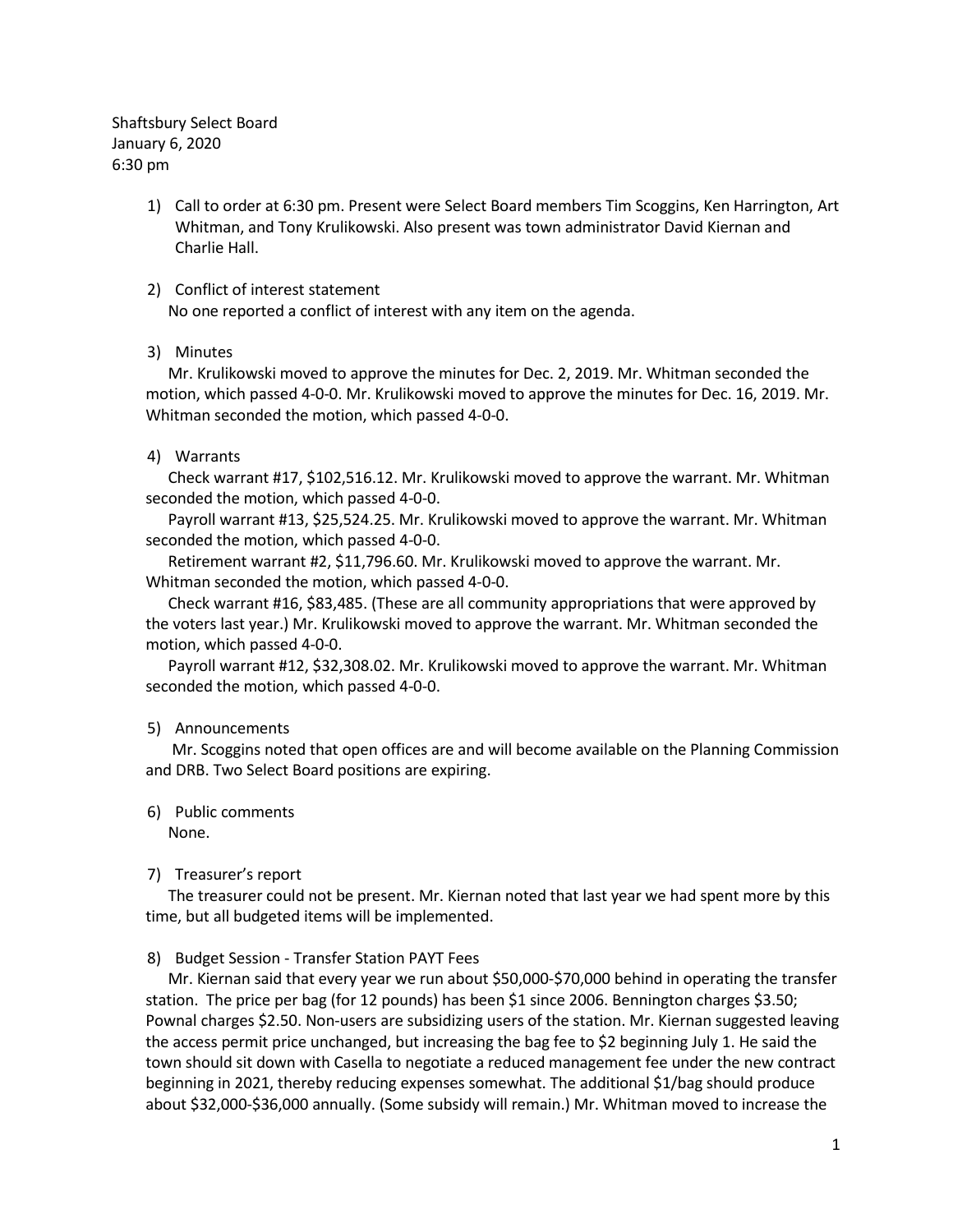per-bag fee from \$1 to \$2 effective July 1, 2020. Mr. Krulikowski seconded the motion, which passed 4-0-0. The color of the stickers will be changed in the summer. A new method of recording the sale and use of bag stickers will be implemented this year, in accordance with recommendations from the professional audit. (Despite the auditors' recommendations, no discrepancy has been found between tickets sold and poundage received.)

Mr. Kiernan asked the Select Board to hold a brief special session to address certain changes he's had to make to the proposed budget. It was agreed to hold the meeting Monday January 13, 6:30 pm.

#### 9) Road Reports

Work continues. The crew tries to respond to calls as they come in, but responses can be delayed until the drivers finish their regular 12-13 mile route. Continuous mud seasons become expensive. The town will take possession of the former N. Bennington truck very soon. Mr. Kiernan will post on the state bid page on January 7 a request for a single axle dump, around \$160,000, to be paid for from the reserve fund and the sale of existing equipment. The crew is noting now where improvements should be made during the construction season.

Mr. Harrington suggested that a smaller truck might be better than the single axle dump. Mr. Kiernan will ask the road foreman to attend the next meeting to discuss the matter. He said we must act soon or we won't have the truck we need for the 2020-21 winter season.

### 10) Internet: CUD on March Ballot

Mr. Scoggins said the ballot would contain a question regarding joining the southern Vermont Communication Union District. He urged voters to vote "yes." By law, town tax money cannot be spent on the operation of a CUD. Instead, it would be paid for by those using the service. The other towns participating in the district would be Arlington, Bennington, Dorset, Manchester, Rupert, Sandgate, Shaftsbury, Sunderland, Woodford.

### 11) Other Business

Mr. Kiernan said the new CAT-TV contract will cost \$4200, similar in scope and cost to last year. The bill will be split in two pieces, one-half paid in FY 2020, one-half in FY 2021. Mr. Krulikowski moved to approve the contract. Mr. Whitman seconded the motion, which passed 4-0-0.

Mr. Kiernan asked the board to approve the preparation of the Hazard Mitigation Plan by the BCRC, an action which had already been approved by the board. Mr. Scoggins signed the agreement.

Mr. Whitman said, after being notified that the old Baptist church in center Shaftsbury is for sale, he would like representatives of the Historical Society to attend a meeting to describe what is going on.

### 12) Review of Action Items

The road foreman will be asked to attend the next meeting.

Mr. Kiernan will post the bid document for the new single axle dump, noting in the document that the town has the right to cancel the bid request.

A representative of the Historical Society will be asked to attend a meeting to talk about the putative sale of the center Shaftsbury church.

#### 13) Executive Session - Personnel

Mr. Krulikowski moved to enter executive session to discuss a personnel matter. Mr. Whitman seconded the motion, which passed 4-0-0.